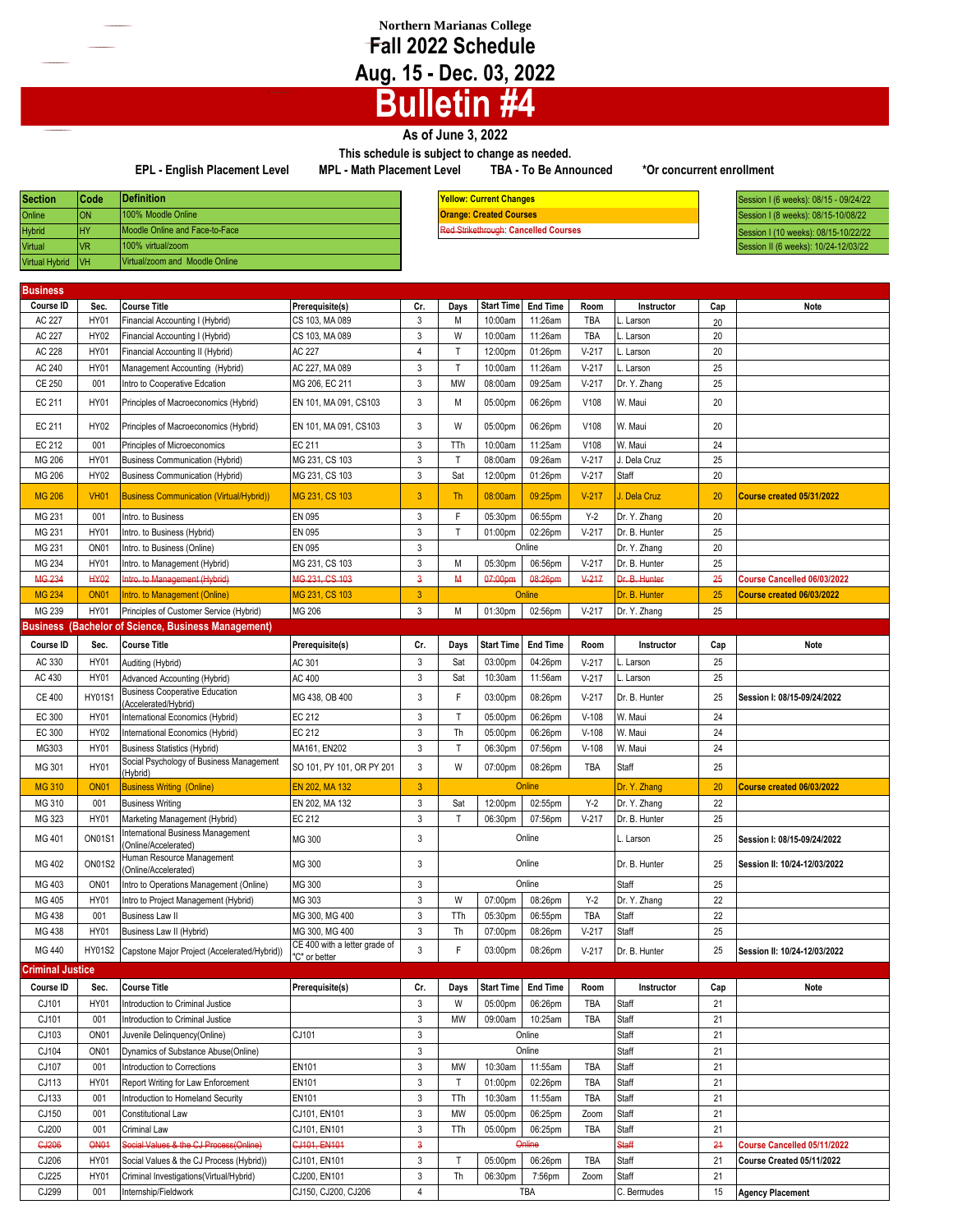| <b>Computer Technology</b> |                  |                                                                             |                                                       |                         |              |                           |                   |            |                     |     |                                                           |
|----------------------------|------------------|-----------------------------------------------------------------------------|-------------------------------------------------------|-------------------------|--------------|---------------------------|-------------------|------------|---------------------|-----|-----------------------------------------------------------|
| Course ID                  | Sec.             | <b>Course Title</b>                                                         | Prerequisite(s)                                       | Cr.                     | Days         | <b>Start Time</b>         | <b>End Time</b>   | Room       | Instructor          | Cap | Note                                                      |
| CS 103                     | <b>HY01</b>      | Intro. to Computers (Hybrid)                                                | EN 085                                                | $\mathbf{3}$            | $\mathsf{T}$ | 07:00pm                   | 08:26pm           | $Y-1$      | Staff               | 20  |                                                           |
| CS 103                     | 001              | Intro. to Computers                                                         | EN 085                                                | 3                       | Sat          | 08:00am                   | 10:55am           | $V-108$    | Staff               | 20  |                                                           |
| CS 103                     | 002              |                                                                             | EN 085                                                | $\mathbf{3}$            | <b>MW</b>    |                           |                   | $Y-1$      |                     | 20  |                                                           |
|                            |                  | Intro. to Computers                                                         | EN 085                                                | $\mathbf{3}$            |              | 05:30pm                   | 06:55pm<br>Online |            | Staff               | 20  |                                                           |
| CS 103                     | ON <sub>01</sub> | Intro. to Computers (Online)                                                |                                                       |                         |              |                           |                   |            | Staff               |     |                                                           |
| CS 103                     | ON <sub>02</sub> | Intro. to Computers (Online)                                                | EN 085                                                | 3                       |              |                           | Online            |            | Staff               | 20  |                                                           |
| CS 103                     | ON <sub>03</sub> | Intro. to Computers (Online)                                                | EN 085                                                | 3                       |              |                           | Online            |            | Staff               | 20  |                                                           |
| CS 140                     | 001              | Database Applications I                                                     | CS 103, MA 091                                        | 3                       | TTh          | 05:30pm                   | 06:55pm           | $Y-1$      | Staff               | 20  |                                                           |
| <b>CS 222</b>              | <b>HY01</b>      | Web Design and Programming (Hybrid)                                         | CS 103, MA 091                                        | $\overline{4}$          | Th           | 03:30pm                   | 05:26pm           | $V-110$    | Staff               | 16  |                                                           |
|                            |                  | Computer Technology (Bachelor of Science, Business Management)              |                                                       |                         |              |                           |                   |            |                     |     |                                                           |
| Course ID                  | Sec.             | <b>Course Title</b>                                                         | Prerequisite(s)                                       | Cr.                     | Days         | <b>Start Time</b>         | <b>End Time</b>   | Room       | Instructor          | Cap | Note                                                      |
| CS 300                     | HY01             | Information Technology Management (Hybrid)                                  | EC 212 and approval of the                            | 3                       | M            | 07:00pm                   | 08:26pm           | $V-108$    | Staff               | 24  |                                                           |
| <b>College English</b>     |                  |                                                                             | <b>BSBM Advisor</b>                                   |                         |              |                           |                   |            |                     |     |                                                           |
|                            |                  |                                                                             |                                                       |                         |              |                           |                   |            |                     |     |                                                           |
| Course ID                  | Sec.             | <b>Course Title</b>                                                         | Prerequisite(s)                                       | Cr.                     | Days         | <b>Start Time</b>         | <b>End Time</b>   | Room       | Instructor          | Cap | Note                                                      |
| <b>EN 101</b>              | 001              | <b>English Composition I</b>                                                | EN 095                                                | $\mathbf{3}$            | TTh          | 10:00am                   | 11:25am           | $Y-10$     | Dr. M. Tsang        | 20  |                                                           |
| EN 101                     | <b>VR01</b>      | English Composition I (Virtual)                                             | EN 095                                                | 3                       | MW           | 08:00am                   | 09:25am           | Zoom       | M. Nurmi            | 20  |                                                           |
| EN 101                     | <b>VR02</b>      | English Composition I (Virtual)                                             | EN 095                                                | $\mathbf{3}$            | TTh          | 01:00pm                   | 02:25pm           | Zoom       | Dr. D. Papadopoulos | 20  |                                                           |
| EN 101                     | <b>VR03</b>      | English Composition I (Virtual)                                             | EN 095                                                | $\mathbf{3}$            | TTh          | 08:00am                   | 09:25am           | Zoom       | M. Nurmi            | 20  |                                                           |
| EN 101                     | <b>VR04</b>      | English Composition I (Virtual)                                             | EN 095                                                | $\mathbf{3}$            | MW           | 01:00pm                   | 02:25pm           | Zoom       | M. Nurmi            | 20  |                                                           |
| EN 101                     | <b>VR05</b>      | <b>English Composition I (Virtual)</b>                                      | EN 095                                                | $\overline{\mathbf{3}}$ | <b>TTh</b>   | 03:00pm                   | 04:25pm           | Zoom       | Dr. D. Papadopoulos | 20  | Course Cancelled 05/13/2022                               |
| EN 101                     | <b>VR05</b>      | English Composition I (Virtual)                                             | EN 095                                                | 3                       | TTh          | 01:00pm                   | 02:25pm           | Zoom       | M. Nurmi            | 20  |                                                           |
| EN 101                     | ON <sub>01</sub> | English Composition I (Online)                                              | EN 095                                                | $\mathbf{3}$            |              |                           | Online            |            | V. Murphy           | 20  |                                                           |
| EN 101                     | ON <sub>02</sub> | English Composition I (Online)                                              | EN 095                                                | $\mathbf{3}$            |              |                           | Online            |            | V. Murphy           | 20  |                                                           |
| <b>EN 101</b>              | <b>ON03</b>      | <b>English Composition I (Online)</b>                                       | <b>EN 095</b>                                         | $\overline{3}$          |              |                           | Online            |            | Dr. D. Papadopoulos | 20  | Course Created 05/13/2022                                 |
| EN 101                     | <b>HY01</b>      | English Composition I (Hybrid)                                              | EN 095                                                | 3                       | M            | 10:00am                   | 11:26am           | TBA        | A. Walsh            | 20  |                                                           |
| <b>EN 101</b>              | HY02             | English Composition I (Hybrid)                                              | EN 095                                                | $\mathbf{3}$            | W            | 01:00pm                   | 02:26pm           | <b>TBA</b> | A. Walsh            | 20  |                                                           |
| <b>EN 202</b>              | 001              | <b>English Composition II</b>                                               | <b>EN 101</b>                                         | $\mathbf{3}$            | TTh          | 01:00pm                   | 02:25pm           | $Y-10$     | Dr. M. Tsang        | 20  |                                                           |
| <b>EN 202</b>              | <b>VR01</b>      | English Composition II (Virtual)                                            | <b>EN 101</b>                                         | $\mathbf{3}$            | <b>MW</b>    | 10:00am                   | 11:25am           | Zoom       | Dr. D. Papadopoulos | 20  |                                                           |
| <b>EN 202</b>              | ON <sub>01</sub> | English Composition II (Online)                                             | <b>EN 101</b>                                         | $\mathbf{3}$            |              |                           | Online            |            | V. Murphy           | 20  |                                                           |
| <b>EN 202</b>              | ON <sub>02</sub> | English Composition II (Online)                                             | <b>EN 101</b>                                         | 3                       |              |                           | Online            |            | Dr. D. Papadopoulos | 20  |                                                           |
| <b>Education</b>           |                  |                                                                             |                                                       |                         |              |                           |                   |            |                     |     |                                                           |
| Course ID                  |                  | <b>Course Title</b>                                                         | Prerequisite(s)                                       |                         |              | <b>Start Time</b>         | <b>End Time</b>   | Room       |                     |     | <b>Note</b>                                               |
|                            | Sec.             | Introduction to Research and Scholarship                                    |                                                       | Cr.                     | Days         |                           |                   |            | Instructor          | Cap |                                                           |
| ED 102                     | <b>HY01</b>      | (Hybrid)                                                                    | BE111, EN101                                          | 3                       | Th           | 10:00am                   | 11:26am           | $V-216$    | Dr. B. Solomon      | 20  |                                                           |
| ED 215                     | <b>HY01S2</b>    | Exceptional Individuals (Hybrid)                                            | ED 141, ED 143, ED 144, ED                            | $\mathbf{3}$            | TTh          | 05:00pm                   | 7:56pm            | $V-112$    | Staff               | 20  | ECE (Headstart) Endorsement, Session                      |
|                            |                  |                                                                             | 145, ED 146                                           |                         |              |                           |                   |            |                     |     | II: 10/24-12/3/2022                                       |
| ED 251                     | <b>HY01S1</b>    | Development of Early Childhood-Infants,<br>Toddlers & Preschoolers (Hybrid) | ED 141, ED 143, ED 144, ED<br>145, ED 146             | 3                       | MW           | 05:00pm                   | 07:56pm           | $V-112$    | Staff               | 10  | ECE (Headstart) Endorsement, Session<br>I: 8/15-9/24/2022 |
|                            |                  | Teaching Language Skills in Early Childhood                                 | ED 141, ED 143, ED 144, ED                            |                         |              |                           |                   |            |                     |     | ECE (Headstart) Endorsement, Session                      |
| ED 257                     | <b>HY01S1</b>    | Education (Hybrid)                                                          | 145, ED 146                                           | 3                       | TTh          | 05:00pm                   | 07:56pm           | $V-112$    | Staff               | 10  | I: 8/15-9/24/2022                                         |
| ED 260                     | <b>HY01S2</b>    | Observation & Practicum in Early Childhood-                                 | ED 141, ED 143, ED 144, ED                            | $\overline{1}$          | F            | 05:00pm                   | 06:16pm           | $V-112$    | Staff               | 40  | Course Cancelled 05/11/2022                               |
|                            |                  | Education (Hybrid)                                                          | 445, ED 146                                           |                         |              |                           |                   |            |                     |     | Course Created 05/11/2022, ECE                            |
| ED 260                     | 01S2             | Observation & Practicum in Early Childhood                                  | ED 141, ED 143, ED 144, ED                            | $\mathbf{1}$            | F            | 05:00pm                   | 07:25pm           | $V-112$    | Staff               | 10  | (Headstart) Endorsement, Session II:                      |
|                            |                  | Education (Hybrid)                                                          | 145, ED 146                                           |                         |              |                           |                   |            |                     |     | 10/24-12/3/2022                                           |
| ED 205                     | HY01             | Child Development (Hybrid)                                                  | PY 101, ED 211*                                       | 3                       | T.           | 10:00am                   | 11:26pm           | $V-216$    | R. Keller           | 15  |                                                           |
| ED 205                     | HY02             | Child Development (Hybrid)                                                  | PY 101, ED 211*                                       | 3                       | F            | 04:00pm                   | 05:26pm           | $V-215$    | Dr. Solomon         | 22  |                                                           |
|                            |                  | Intro. to Teaching (Hybrid)                                                 |                                                       |                         |              |                           |                   |            |                     |     |                                                           |
| ED 211                     | HY01             | First Year Experience and 30 hour observation                               | EN 085                                                | 4                       | M            | 10:00am                   | 11:56am           | $V-215$    | C.Masiwemai         | 20  |                                                           |
|                            |                  |                                                                             |                                                       |                         |              |                           |                   |            |                     |     |                                                           |
| ED 211                     | <b>HY02</b>      | Intro. to Teaching (Hybrid)                                                 | EN 085                                                | 4                       | W            | 10:00am                   | 11:56am           | $V-216$    | C.Masiwemai         | 20  |                                                           |
|                            |                  | First Year Experience and 30 hour observation                               |                                                       |                         |              |                           |                   |            |                     |     |                                                           |
|                            |                  | Intro. to Teaching (Hybrid)                                                 |                                                       |                         |              |                           |                   |            |                     |     |                                                           |
| ED 211                     | HY03             |                                                                             | EN 085                                                | 4                       | F            | 04:00pm                   | 05:56pm           | TBA        | C.Masiwemai         | 22  |                                                           |
|                            |                  | First Year Experience and 30 hour observation                               |                                                       |                         |              |                           |                   |            |                     |     |                                                           |
| ED 282                     | <b>HY01</b>      | Multicultural Foundations (Hybrid)                                          | ED 211                                                | 3                       | M            | 10:00am                   | 11:26am           | TBA        | R. Keller           | 15  |                                                           |
| ED 282                     | HY02             | Multicultural Foundations (Hybrid)                                          | ED 211                                                | $\mathbf{3}$            | W            | 04:00pm                   | 05:26pm           | $V-215$    | C.Masiwemai         | 22  |                                                           |
| ED 290                     | ON <sub>01</sub> | Educational Technology (Online)                                             | Concurrent enrollment in ED                           | 3                       |              |                           | Online            |            | Dr. R.Yates         | 25  |                                                           |
|                            |                  |                                                                             | 211 highly recommended<br>Concurrent enrollment in ED |                         |              |                           |                   |            |                     |     |                                                           |
| ED 290                     | ON <sub>02</sub> | Educational Technology (Online)                                             | 211 highly recommended                                | 3                       |              |                           | Online            |            | Dr. R. Yates        | 25  |                                                           |
| ED 300                     | <b>HY01</b>      | Educational Psychology (Hybrid)                                             | ED 205, ED 211, ED 282                                | 3                       | Τ            | 04:00pm                   | 05:26pm           | TBA        | R. Keller           | 25  |                                                           |
| ED 300                     | HY02             | Educational Psychology (Hybrid)                                             | ED 205, ED 211, ED 282                                | $\mathbf{3}$            | Th           | 10:00am                   | 11:26am           | $V-205$    | R. Keller           | 15  |                                                           |
| ED 315                     | HY01             | Inclusive Practices for Students w/Learning                                 | Core & Gen. Ed. Courses, ED                           | 3                       | Th           | 10:00am                   | 11:26am           | TBA        | R. Cepeda           | 20  |                                                           |
|                            |                  | Problems (Hybrid)                                                           | 300                                                   |                         |              |                           |                   |            |                     |     |                                                           |
| ED 315                     | HY02             | Inclusive Practices for Students w/Learning<br>Problems (Hybrid)            | Core & Gen. Ed. Courses, ED<br>300                    | $\mathbf{3}$            | W            | 04:00pm                   | 05:26pm           | $V-205$    | R.Cepeda            | 22  |                                                           |
|                            | HY01             |                                                                             | Core & Gen. Ed. Courses, ED                           | $\mathbf{3}$            |              |                           |                   | $V-215$    |                     | 20  |                                                           |
| ED 320                     |                  | Fine Arts for Elementary Teachers (Hybrid)                                  | 300, TC                                               |                         | Sat          | 09:00am                   | 10:26am           |            | R.Cepeda            |     |                                                           |
|                            |                  | Literature & Language Arts for Elem. Teachers                               | Core & Gen. Ed. Courses, ED                           |                         |              |                           |                   |            |                     |     |                                                           |
| ED 321                     | HY01             | (Hybrid)<br>30 hour practicum                                               | 300, ED 315, ED 351, ED<br>370, ED 450                | 4                       | Т            | 04:00pm                   | 05:56pm           | $V-216$    | R.Cepeda            | 20  |                                                           |
|                            |                  |                                                                             | ED205, ED211, ED242,                                  |                         |              |                           |                   |            |                     |     |                                                           |
| ED343                      | <b>ON01</b>      | <b>Guiding &amp; Nurturing Young Children (Online)</b>                      | ED282, ED300, EN202,                                  | $\mathbf{3}$            |              |                           | Online            |            | <b>Staff</b>        | 20  | Course Created 05/19/2022                                 |
|                            |                  |                                                                             | <b>MA091</b><br>Core & Gen. Ed. Courses, ED           |                         |              |                           |                   |            |                     |     |                                                           |
| ED 345                     | HY01             | Education for Parenthood (Hybrid)                                           | 300                                                   | $\mathbf{3}$            | Th           | 04:00pm                   | 05:26pm           | $V-215$    | Staff               | 20  |                                                           |
| ED 351                     | <b>HY01</b>      | Instructional Strategies & Classroom Mgmt.                                  | Core & Gen. Ed. Courses, ED                           | 3                       | F            | 10:00am                   | 11:26am           | $V-216$    | C.Masiwemai         | 22  |                                                           |
|                            |                  | (Hybrid)<br>Instructional Strategies & Classroom Mgmt.                      | 300<br>Core & Gen. Ed. Courses, ED                    |                         |              |                           |                   |            |                     |     |                                                           |
| ED 351                     | HY02             | (Hybrid)                                                                    | 300                                                   | $\mathbf{3}$            | Т            | 04:00pm                   | 05:26pm           | $V-215$    | C.Masiwemai         | 22  |                                                           |
|                            | HY01             | Health & PE Methods for Elem. Teachers                                      | Core & Gen Ed Courses                                 | $\Delta$                | M            | $\Lambda 4 \cdot \Lambda$ | 05:56nm           | TRA        | R Merar             | 22  |                                                           |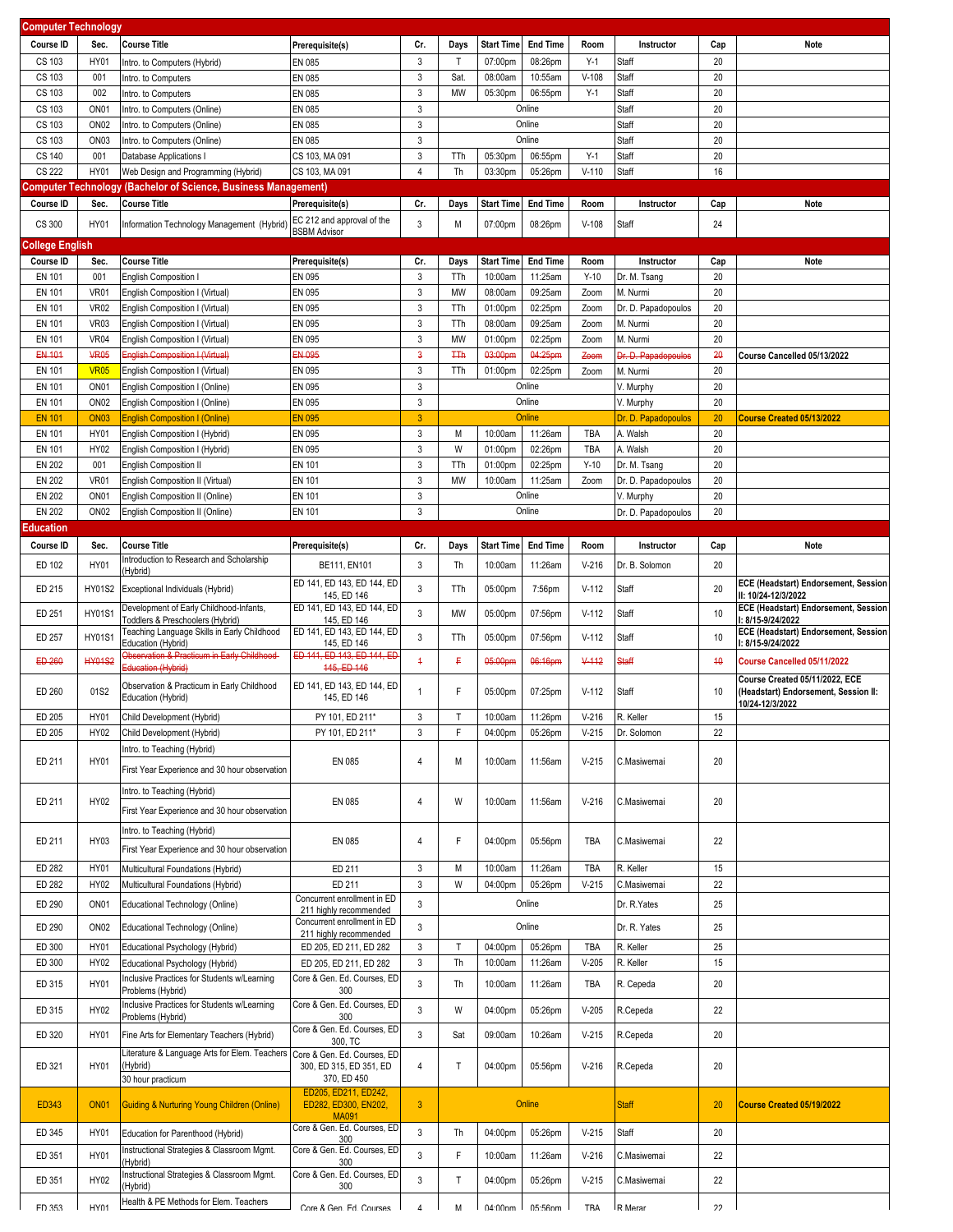|                                                | 111111           | 30 hour Practicum                                                                 | <b>U. U. ODII, LU, ODUIJOU</b>                                                                         |                  | w                           | undon-                | vv.vvpm            |                      | <b>INTER</b>           | $\mathcal{L}\mathcal{L}$ |                              |
|------------------------------------------------|------------------|-----------------------------------------------------------------------------------|--------------------------------------------------------------------------------------------------------|------------------|-----------------------------|-----------------------|--------------------|----------------------|------------------------|--------------------------|------------------------------|
| ED 370                                         | <b>HY01</b>      | Integrated Planning & Programs (Hybrid)                                           | Gen. Ed. Courses, TC, ED<br>205, ED 211, ED 282, ED<br>300                                             | 3                | W                           | 04:00pm               | 05:26pm            | $V-216$              | A.Diaz                 | 25                       |                              |
| ED 397                                         | ON <sub>01</sub> | Current Issues in Special Education (Online)                                      | TC, ED 315, ED 401                                                                                     | 3                |                             |                       | Online             |                      | Dr. R. Yates           | 22                       |                              |
| ED 401                                         | ON <sub>01</sub> | Teaching Methods in Special Education<br>Teaching Linguistically Diverse Students | ED 370, EN 202<br>Gen. Ed. Courses, ED 300,                                                            | $\mathbf{3}$     |                             |                       | Online             |                      | Dr. R. Yates           | 22                       |                              |
| ED 406                                         | <b>HY01</b>      | (Hybrid)                                                                          | ED 319, ED 321                                                                                         | 3                | Th                          | 04:00pm               | 05:26pm            | TBA                  | R. Keller              | 20                       |                              |
| <b>ED 432</b>                                  | <b>HY01</b>      | <b>Teaching Elem. and Middle School Math</b><br>Development (Hybrid)              | Core & general Ed Courses,<br>ED 300 with a "C" or highe                                               | 3                | S                           | 11:00am               | 12:26pm            | $V-217$              | R. Keller              | 22                       | Course Created 06/03/2022    |
| ED 433                                         | <b>HY01</b>      | Science As Inquir(Hybrid)                                                         | Core & Gen. Ed. Courses, ED<br>300, ED 351, ED 370, ED                                                 | 3                | Sat.                        | 02:00pm               | 03:26pm            | $V-215$              | R. Cepeda              | 20                       |                              |
| ED 435                                         | <b>HY01</b>      | Diagnostics & Prescriptive Rdg 60 hr practicum<br>(Hybrid)<br>60 hour practicum   | Gen. Ed. Courses, ED 300,<br>ED 321                                                                    | $\overline{4}$   | W                           | 04:00pm               | 05:26pm            | TBA                  | R. Keller              | 15                       |                              |
| ED 450                                         | ON <sub>01</sub> | Assessment & Evaluation (Online)                                                  | Core & Gen. Ed. courses, ED<br>205, ED 211, ED 282, ED                                                 | 3                |                             |                       | Online             |                      | Dr. R. Yates           | 22                       |                              |
| ED 456                                         | ON <sub>01</sub> | SPED Diagnosis & Assessment (Online)                                              | 300<br>ED 401, ED 450                                                                                  | 3                |                             |                       | Online             |                      | Dr. R. Yates           | 22                       |                              |
| ED 451                                         | <b>HY01</b>      | Integrated Science & Math for Young Children<br>(Hybrid)<br>30 hour practicum     | ED 205, ED 211, ED 242, ED<br>300, ED 341, ED 342, and<br>ED 351                                       | $\overline{4}$   | М                           | 04:00pm               | 05:56pm            | $V-215$              | Staff                  | 15                       |                              |
| ED 471                                         | <b>HY01</b>      | Integrated Lessons & Activities (Hybrid)<br>60 hour practicum                     | Course is to be taken the last<br>semester prior to ED 492                                             | $\overline{4}$   | F                           | 04:00pm               | 05:56pm            | $V-205$              | R. Cepeda              | 20                       |                              |
| <b>ED 471R</b>                                 | HY01             | Integrated Lessons & Activities (Hybrid)<br>60 hour practicum                     | Course is to be taken the last<br>semester prior to ED 493                                             | $\overline{4}$   | T                           | 04:00pm               | 05:56pm            | $V-215$              | J. Pangelinan          | 20                       |                              |
| ED 492                                         | <b>HY01</b>      | Student Teaching Practicum (Hybrid)<br>640 hour practicum                         | Core Courses, Gen. Ed.<br>requirements, all 300/400<br>level BS requirements<br>Core Courses, Gen. Ed. | 12               | Th                          | 04:00pm               | 05:56pm            | $V-205$              | A.Diaz                 | 20                       |                              |
| ED 493                                         | <b>HY01</b>      | Community Education Practicum (Hybrid)<br>640 hour practicum                      | requirements, all 300/400<br>level BS requirements<br>Bachelor's degree from a U.S.                    | 12               | М                           | 04:00pm               | 05:56pm            | $V-216$              | Dr. B. Solomon         | 20                       |                              |
| ED 495                                         | 001              | Student Teaching Internship<br>640 hour practicum                                 | accredited institution or<br>approval of SOE director                                                  | 12               | TBA                         | TBA                   | TBA                | TBA                  | Staff                  | 15                       |                              |
| RH 215                                         | <b>HY01</b>      | Intro to Human Services (Hybrid)                                                  | RH200*                                                                                                 | 3                | M                           | 10:00am               | 11:26am            | $V-216$              | J. Pangelinan          | 20                       |                              |
| RH 310                                         | <b>HY01</b>      | Theories & Techniques of Counseling (Hybrid)                                      | RH 200, RH 215, & Advanced<br><b>Candidacy Status</b>                                                  | 3                | Sat                         | 10:00am               | 11:26am            | $V-216$              | J. Pangelinan          | 20                       |                              |
| RH 330                                         | <b>HY01</b>      | Human Services Fieldwork Experience I<br>(Hybrid)<br>30 hour practicum            | RH 310*, RH 320*                                                                                       | 4                | W                           | 04:00pm               | 05:26pm            | $V-205$              | J. Pangelinan          | 22                       |                              |
| <b>RH 400</b>                                  | <b>HY01</b>      | Case Management (Hybrid)                                                          | RH 310, RH 320, RH 330, &<br><b>Advanced Candidacy Status</b>                                          | 3                | F                           | 05:00pm               | 06:26pm            | $V-216$              | J. Pangelinan          | 20                       |                              |
| <b>RH 420</b>                                  | <b>HY01</b>      | Human Services Program Management-                                                | RH 330, EN 202                                                                                         | $\overline{3}$   | <b>Th</b>                   | 05:00pm               | 06:26pm            | $V-216$              | J. Pangelinan          | 22                       | Course Cancelled 05/11/2022  |
| <b>RH 420</b>                                  | ON <sub>01</sub> | (Hybrid)<br>Human Services Program Managemt(Online)                               | RH 330, EN 202                                                                                         | 3                |                             |                       | Online             |                      | J. Pangelinan          | 22                       | Course Created 05/11/2022    |
| <b>RH 430</b>                                  | <b>HY01</b>      | Medical and Psychosocial Aspects of Disability                                    | ED 315 and ED 397 or RH                                                                                | 3                | Ŧ                           | 40:00am               | 44:26am            | $V-205$              | R. Merar               | 45                       | Course Cancelled 05/11/2022  |
|                                                |                  | (Hybrid)                                                                          |                                                                                                        |                  |                             |                       |                    |                      |                        |                          |                              |
|                                                |                  | Medical and Psychosocial Aspects of Disability                                    | 310 and RH 330 with a "C"<br>ED 315 and ED 397 or RH                                                   |                  |                             |                       |                    |                      |                        |                          |                              |
| RH 430                                         | ON <sub>01</sub> | (Online)                                                                          | 310 and RH 330 with a "C"                                                                              | 3                |                             |                       | Online             |                      | R. Merar               | 15                       | Course Created 05/11/2022    |
| <b>English Language Institute</b><br>Course ID | Sec.             | <b>Course Title</b>                                                               | Prerequisite(s)                                                                                        | Cr.              | Days                        | <b>Start Time</b>     | <b>End Time</b>    | Room                 | Instructor             | Cap                      | Note                         |
| EN 071                                         | 001              | Beginning English: Reading & Writing                                              |                                                                                                        | 6                | M-Th                        | 08:00am               | 09:25am            | TBA                  | . Algaier              | 15                       |                              |
| EN 072                                         | 001              | Lab<br>Speaking & Listening Dev. I                                                |                                                                                                        | 6                | TBA<br>M-Th                 | <b>TBA</b><br>10:00am | TBA<br>11:25am     | $Y-11$<br>TBA        | Staff                  | 15                       |                              |
| EN 073                                         | 001              | Lab<br>Reading & Vocab. Dev. I                                                    |                                                                                                        | 6                | TBA<br>M-Th                 | TBA<br>01:00pm        | TBA<br>02:55pm     | $Y-11$<br>TBA        | L. Algaier             | 15                       |                              |
|                                                |                  | Lab                                                                               |                                                                                                        |                  | TBA                         | TBA                   | TBA                | $Y-11$               |                        |                          |                              |
| EN 074                                         | 001              | Writing & Grammar Study I<br>Lab                                                  |                                                                                                        | 6                | <b>MWTh</b><br>$\mathsf{T}$ | 03:30pm<br>03:30pm    | 04:55pm<br>04:55pm | TBA<br>$Y-11$        | Staff                  | 15                       |                              |
| EN 082                                         | 001              | Speaking & Listening Dev. II                                                      | EN 072                                                                                                 | 4                | M-Th                        | 08:00am               | 08:55am            | TBA                  | Staff                  | 20                       |                              |
|                                                |                  | Lab<br>Integrated Reading & Writing I                                             |                                                                                                        |                  | TBA<br><b>MWTh</b>          | TBA<br>09:00am        | TBA<br>09:55am     | $Y-11$<br>TBA        |                        |                          |                              |
| EN 085                                         | 001              | Lab                                                                               |                                                                                                        | 4                | Τ                           | 09:00am               | 09:55am            | $Y-11$               | Staff                  | 20                       |                              |
| EN 085                                         | 002              | Integrated Reading & Writing I<br>Lab                                             |                                                                                                        | 4                | MW<br>М                     | 05:30pm<br>05:30pm    | 07:20pm<br>06:25pm | <b>TBA</b><br>$Y-11$ | Staff                  | 20                       |                              |
| EN 092                                         | 001              | Listening & Speaking Dev. III                                                     | EN 082                                                                                                 | $\overline{4}$   | M-Th                        | 03:00pm               | 03:55pm            | TBA                  | Staff                  | 20                       |                              |
| EN 095                                         | 001              | Lab<br>Integrated Reading & Writing II                                            | EN 085                                                                                                 | 4                | TBA<br><b>MWTh</b>          | TBA<br>10:00am        | TBA<br>10:55am     | TBA<br>TBA           | L. Algaier             | 20                       |                              |
| EN 095                                         | 002              | Lab<br>Integrated Reading & Writing II                                            | EN 085                                                                                                 | $\overline{4}$   | $\mathsf{T}$<br><b>MWTh</b> | 10:00am<br>04:00pm    | 10:55am<br>04:55pm | $Y-11$<br>TBA        | Dr. M. Tsang           | 20                       |                              |
| EN 095                                         | ON <sub>01</sub> | Lab<br>Integrated Reading & Writing II (Online)                                   | EN 085                                                                                                 | 4                | Т                           | 04:00pm               | 04:55pm<br>Online  | $Y-11$               | A. Burrell             | 20                       |                              |
| <b>Fine Arts</b>                               |                  |                                                                                   |                                                                                                        |                  |                             |                       |                    |                      |                        |                          |                              |
| Course ID                                      | Sec.             | <b>Course Title</b>                                                               | Prerequisite(s)                                                                                        | Cr.              | Days                        | <b>Start Time</b>     | <b>End Time</b>    | Room                 | Instructor             | Cap                      | Note                         |
| AR 101                                         | 01S1             | Intro. to Art (Accelerated)                                                       | None                                                                                                   | 3                | MW                          | 09:00am               | 11:25am            | TBA                  | D. Harmon              | 20                       | Session I: 8/15-10/08/2022   |
| AR 101<br>AR 103                               | 02S2<br>001      | Intro. to Art (Accelerated)<br>Drawing                                            | None<br>None                                                                                           | 3<br>3           | <b>MWF</b><br>TTh           | 09:00am<br>03:00pm    | 11:20am<br>04:25pm | TBA<br>TBA           | D. Harmon<br>D. Harmon | 20<br>20                 | Session II: 10/24-12/03/2022 |
| AR 135                                         | 001              | Studio for Non-Majors                                                             | None                                                                                                   | 3                | Sat                         | 09:00am               | 12:00pm            | $Y-4$                | P. Aldan               | 20                       |                              |
| AR 135                                         | 002              | Studio for Non-Majors                                                             | None                                                                                                   | 3                | TTh                         | 10:00am               | 11:25am            | TBA                  | D. Harmon              | 20                       |                              |
| AR 214<br>MU 109                               | 001<br>001       | Painting<br>Ukelele                                                               | None<br>None                                                                                           | $\mathsf 3$<br>3 | MW<br>TTh                   | 05:00pm<br>09:30am    | 06:25pm<br>10:55am | TBA<br>$V-217$       | D. Harmon<br>Lee       | $20\,$<br>20             |                              |
| MU 109<br>Health                               | 002              | Ukelele                                                                           | None                                                                                                   | 3                | TTh                         | 11:00am               | 12:25pm            | $V-217$              | Lee                    | 20                       |                              |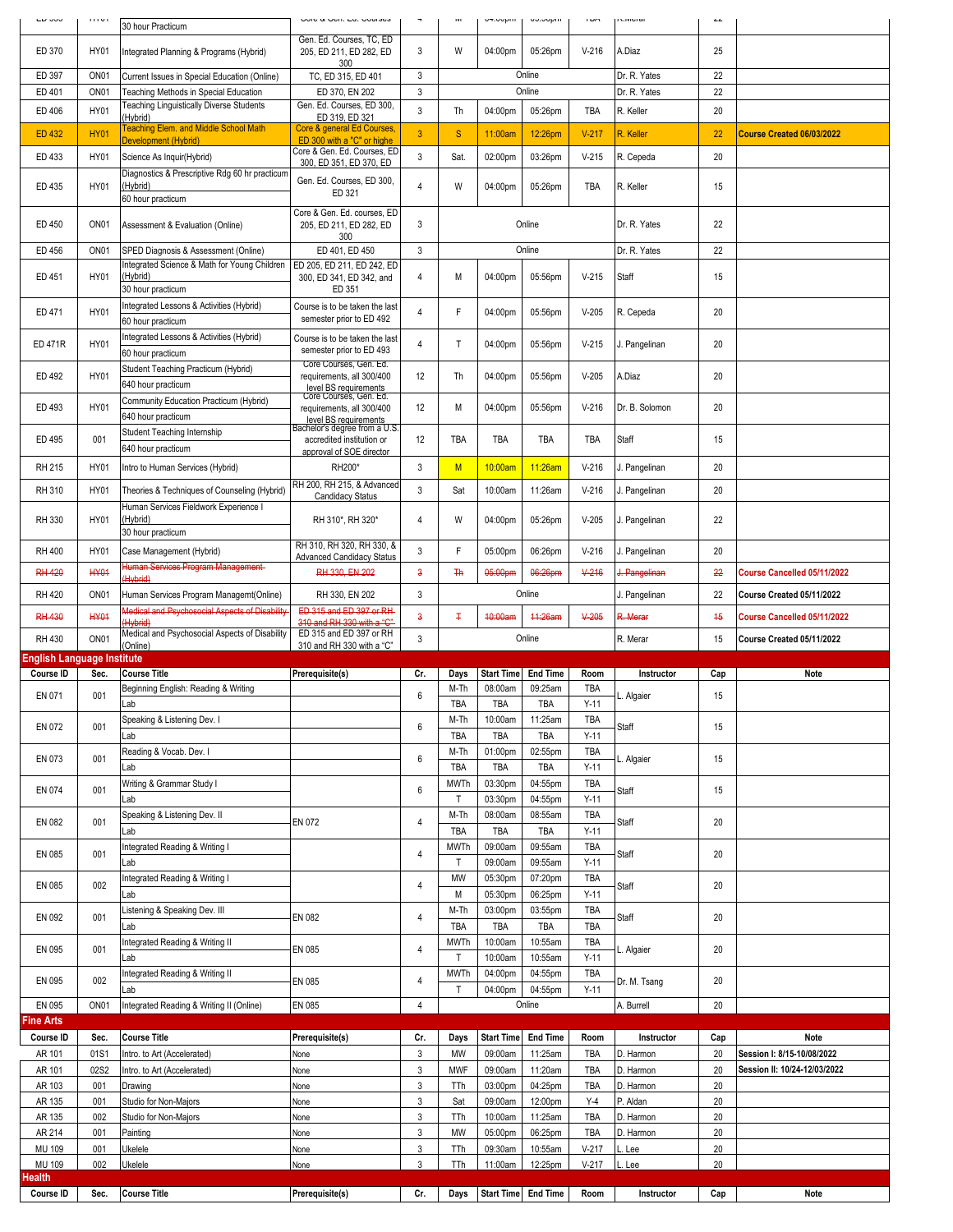| <b>HE 150</b>               | 001              | Personal Health                                         | EN 085                               | 3                         | TTh          | 10:00am           | 11:25am           | $Y-19$              | L. Lunde                    | 19  |                                                                         |
|-----------------------------|------------------|---------------------------------------------------------|--------------------------------------|---------------------------|--------------|-------------------|-------------------|---------------------|-----------------------------|-----|-------------------------------------------------------------------------|
| <b>HE 150</b>               | ON <sub>01</sub> | Personal Health                                         | EN 085                               | $\mathbf{3}$              |              |                   | Online            |                     | L. Lunde                    | 20  |                                                                         |
| <b>HE 150</b>               | ON <sub>02</sub> | Personal Health                                         | EN 085                               | $\mathbf{3}$              |              |                   | Online            |                     | L. Lunde                    | 20  |                                                                         |
| <b>HE 150</b>               | ON <sub>03</sub> | Personal Health                                         | EN 085                               | 3                         |              |                   | Online            |                     | D. Myers                    | 20  |                                                                         |
| <b>HE 150</b>               | ON <sub>04</sub> | Personal Health                                         | EN 085                               | 3                         |              |                   | Online            |                     |                             | 20  |                                                                         |
| <b>HE 230</b>               | 001              |                                                         | EN 095                               | $\ensuremath{\mathsf{3}}$ | TTh          |                   |                   | $Y-19$              | D. Myers<br>L. Lunde        | 19  |                                                                         |
| <b>HE 230</b>               | ON <sub>01</sub> | Nutrition and Health<br>Nutrition and Health            | EN 095                               | 3                         |              | 12:00pm           | 01:25pm<br>Online |                     |                             | 20  |                                                                         |
| lospitality                 |                  |                                                         |                                      |                           |              |                   |                   |                     | L.Lunde                     |     |                                                                         |
|                             |                  |                                                         |                                      |                           |              |                   |                   |                     |                             |     |                                                                         |
| Course ID                   | Sec.             | <b>Course Title</b>                                     | Prerequisite(s)                      | Cr.                       | Days         | <b>Start Time</b> | <b>End Time</b>   | Room                | Instructor                  | Cap | Note                                                                    |
| <b>TS 101</b>               | <b>HY01</b>      | Intro. to Travel & Tourism Industry (Hybrid)            | EN 085                               | 3                         | M            | 03:00pm           | 04:26pm           | $Y-2$               | Dr. Y. Zhang                | 20  |                                                                         |
| <b>TS 103</b>               | <b>HY01</b>      | Intro to Hospitality (Hybrid)                           | EN 085                               | $\mathbf{3}$              | T            | 07:00pm           | 08:26pm           | $Y-2$               | Dr. Y. Zhang                | 20  |                                                                         |
| anguages                    |                  |                                                         |                                      |                           |              |                   |                   |                     |                             |     |                                                                         |
| Course ID                   | Sec.             | Course Title                                            | Prerequisite(s)                      | Cr.                       | Days         | <b>Start Time</b> | <b>End Time</b>   | Room                | Instructor                  | Cap | Note                                                                    |
| CM 101                      | 001              | Elementary Chamorro I                                   | EN 085                               | $\sqrt{4}$                | <b>MW</b>    | 05:00pm           | 06:55pm           | TBA                 | C.Duenas                    | 15  |                                                                         |
| CM 101                      | 002              | Elementary Chamorro I                                   | EN 085                               | 4                         | TTh          | 05:00pm           | 06:55pm           | TBA                 | C.Duenas                    | 15  |                                                                         |
| CM 102                      | 001              | Elementary Chamorro II                                  | EN 085                               | 4                         | S            | 08:00am           | 11:40am           | TBA                 | C.Duenas                    | 15  |                                                                         |
| <b>CN 101</b>               | 001              | <b>Elementary Chinese I</b>                             | EN 085                               | $\overline{4}$            | S            | 08:00am           | 11:40am           | TBA                 | L. Zhou                     | 15  |                                                                         |
| <b>KR 101</b>               | 001              | Elementary Korean I                                     | EN 085                               | 4                         | TTh          | 06:00pm           | 07:55pm           | TBA                 | D. Huh                      | 15  |                                                                         |
| JA 101                      | 001              | Elementary Japanese I(Web-Enhanced)                     | EN 085                               | 4                         | M-Th         | 09:00am           | 09:55am           | TBA                 | Y. Kern                     | 15  |                                                                         |
| JA 101                      | 002              | Elementary Japanese I(Web-Enhanced)                     | EN 085                               | $\sqrt{4}$                | M-Th         | 11:00am           | 11:55am           | TBA                 | Y. Kern                     | 15  |                                                                         |
| JA 101                      | 003              | Elementary Japanese I(Web-Enhanced)                     | EN 085                               | $\overline{4}$            | M-Th         | 01:00pm           | 01:55pm           | TBA                 | Y. Kern                     | 15  |                                                                         |
| iterature and Speech.       |                  |                                                         |                                      |                           |              |                   |                   |                     |                             |     |                                                                         |
| Course ID                   | Sec.             | <b>Course Title</b>                                     | Prerequisite(s)                      | Cr.                       | Days         | <b>Start Time</b> | <b>End Time</b>   | Room                | Instructor                  | Cap | Note                                                                    |
| CO 210                      | 001              | Fundamentals of Speech Comm.                            | <b>EN 101</b>                        | 3                         | MW           | 05:00pm           | 06:25pm           | $Y-10$              | Dr. M. Tsang                | 20  |                                                                         |
| CO 210                      | <b>HY01</b>      | Fundamentals of Speech Comm.(HY)                        | EN 101                               | 3                         | M            | 10:00am           | 11:26am           | TBA                 | A. Burrell                  | 20  |                                                                         |
| CO 210                      | HY02             | Fundamentals of Speech Comm.(HY)                        | <b>EN 101</b>                        | $\sqrt{3}$                | M            | 01:00pm           | 02:26pm           | TBA                 | A. Walsh                    | 20  |                                                                         |
| CO 210                      | HY03             | Fundamentals of Speech Comm.(HY)                        | <b>EN 101</b>                        | 3                         | $\mathsf{T}$ | 10:00am           | 11:26am           | TBA                 | A. Walsh                    | 20  |                                                                         |
| CO 210                      | <b>HY04</b>      | Fundamentals of Speech Comm.(HY)                        | <b>EN 101</b>                        | 3                         | W            | 10:00am           | 11:26am           | TBA                 | A. Burrell                  | 20  |                                                                         |
| CO 210                      | <b>HY05</b>      | Fundamentals of Speech Comm.(VH)                        | <b>EN 101</b>                        | 3                         | M            | 01:00pm           | 02:26pm           | TBA                 | Stafff                      | 20  |                                                                         |
| LI 150                      | <b>HY01</b>      | Intro. to Literature (HY)                               | <b>EN 101</b>                        | 3                         | T            | 01:00pm           | 02:26pm           | TBA                 | A. Walsh                    | 20  |                                                                         |
| LI 150                      | HY02             | Intro. to Literature (HY)                               | <b>EN 101</b>                        | 3                         | W            | 01:00pm           | 2:26pm            | TBA                 | A. Burrell                  | 20  |                                                                         |
| LI 150                      | HY03             | Intro. to Literature (HY)                               | <b>EN 101</b>                        | 3                         | M            | 05:30pm           | 06:56pm           | TBA                 | Staff                       | 20  |                                                                         |
| LI 250                      | <b>HY01</b>      | Literature of the Pacific (HY)                          | EN 101                               | $\mathbf{3}$              | W            | 10:00am           | 11:26am           | TBA                 | A. Walsh                    | 20  |                                                                         |
| <b>Mathematics</b>          |                  |                                                         |                                      |                           |              |                   |                   |                     |                             |     |                                                                         |
| Course ID                   | Sec.             | <b>Course Title</b>                                     | Prerequisite(s)                      | Cr.                       | Days         | <b>Start Time</b> | <b>End Time</b>   | Room                | Instructor                  | Cap | Note                                                                    |
| MA 087                      | <b>VR01S1</b>    | Fundamentals of Mathematics                             | BE 111*, EN085                       | 3 NDU                     | M-Th         | 08:00am           | 09:55am           | Zoom                | V. DLGuerrero               | 30  | Session I: 8/15 - 9/24/2022                                             |
|                             |                  | (Virtual/Accelerated)                                   |                                      |                           |              |                   |                   |                     |                             |     |                                                                         |
| MA 087                      | ON <sub>01</sub> | <b>Fundamentals of Mathematics</b>                      | BE 111*, EN086                       | 3 NDU                     |              |                   | Online            |                     | R. Tabuena                  | 20  |                                                                         |
| MA 089                      | <b>VR01</b>      | Pre-Algebra                                             | BE 111*, EN085, MA 087               | 3 NDU                     | TTh          | 11:00am           | 12:25pm           | Zoom                | E. Johnson                  | 30  |                                                                         |
| MA 089                      | <b>VR01S1</b>    | Pre-Algebra (Session I)                                 | BE 111*, EN085, MA 087               | 3 NDU                     | M-Th         | 08:00am           | 09:55am           | Zoom                | E. Johnson                  | 30  | Session I: 8/15 - 9/24/2022                                             |
| MA 089                      | <b>VR02S2</b>    | Pre-Algebra (Session II)                                | BE 111*, EN085, MA 087               |                           |              |                   |                   | Zoom                | V. DLGuerrero               |     |                                                                         |
|                             |                  |                                                         |                                      | 3 NDU                     | M-Th         | 08:00am           | 09:55am           |                     |                             | 30  | Session II: 10/24 to 12/3/2022                                          |
| MA 089                      | ON <sub>01</sub> | Pre-Algebra (Online)                                    | BE 111*, EN085, MA 087               | 3 NDU                     |              |                   | Online            |                     | E. Johnson                  | 20  |                                                                         |
| MA 091                      | <b>VR01</b>      | Beginning Algebra                                       | BE 111*, EN085, MA 089               | 4 NDU                     | MW           | 10:00am           | 11:55am           | Zoom                | E. Johnson                  | 30  |                                                                         |
| MA 091                      | <b>VR02S2</b>    | Beginning Algebra (Virtual/Accelerated)                 | BE 111*, EN085, MA 089               | 4 NDU                     | M-Th         | 08:00am           | 10:25am           | Zoom                | E. Johnson                  | 30  | Session II: 10/24 to 12/3/2022                                          |
| MA 091                      | 01S1             | Beginning Algebra                                       | BE 111*, EN085, MA 090               | 4 NDU                     | M-Th         | 06:00pm           | 08:25pm           | <b>TBA</b>          | D. Tudela                   | 21  | Session I: 8/15 - 9/24/2022                                             |
| MA 132                      | 001              | Intermediate Algebra                                    | MA 089, MA 091                       | $\overline{4}$            | МW           | 08:00am           | 09:55pm           | TBA                 | K. Winkfield                | 21  |                                                                         |
| MA 132                      | 002              | Intermediate Algebra                                    | MA 089, MA 091                       | 4                         | MW           | 10:00am           | 11:55am           | TBA                 | K. Winkfield                | 21  |                                                                         |
| MA 132                      | 01S2             | Intermediate Algebra                                    | MA 089, MA 091                       | $\sqrt{4}$                | M-Th         | 06:00pm           | 08:25pm           | TBA                 | D. Tudela                   | 21  |                                                                         |
| MA 161                      | 001              | College Algebra                                         | C or higher in MA132                 | 4                         | <b>MWF</b>   | 10:00am           | 11:20am           | TBA                 | S. Pak                      | 21  |                                                                         |
| MA 161                      | 002              | College Algebra                                         | C or higher in MA132                 | $\overline{4}$            | <b>MWF</b>   | 03:00pm           | 04:20pm           | TBA                 | S. Pak                      | 21  |                                                                         |
| MA 161                      | 003              | College Algebra                                         | C or higher in MA132                 | 4                         | TTh          | 10:00am           | 12:00pm           | TBA                 | S. Pak                      | 21  |                                                                         |
| MA 161                      | 004              | College Algebra                                         | C or higher in MA132                 | 4                         | TTh          | 01:00pm           | 03:00pm           | TBA                 | S. Pak                      | 21  |                                                                         |
| MA 162                      | 001              | Trigonometry                                            | C or higher in MA132                 | 3                         | TTh          | 11:00am           | 12:25pm           | TBA                 | K. Winkfield                | 21  |                                                                         |
| latural Resource Management |                  |                                                         |                                      |                           |              |                   |                   |                     |                             |     |                                                                         |
| Course ID                   | Sec.             | <b>Course Title</b>                                     | Prerequisite(s)                      | Cr.                       | Days         | <b>Start Time</b> | <b>End Time</b>   | Room                | Instructor                  | Cap | Note                                                                    |
| NR 150                      | 001              | Intro to Natural Resource Management                    | None                                 | 4                         | MW           | 08:00am           | 09:25am           | Y <sub>5</sub>      | Staff                       | 19  |                                                                         |
|                             |                  | Lab                                                     |                                      |                           | F            | 11:00am           | 01:55pm           |                     |                             |     | Conccurrent enrollment in NR 153 and<br>NR 150 recommended - NR 153 may |
| NR 153                      | 001              | <b>Environmental Conservation</b>                       | C or higher in NR 150                | 4                         | MW           | 10:00am           | 11:25am           | Y <sub>5</sub>      | Staff                       | 19  | not be offered again until Spring 2024.                                 |
|                             |                  | Lab                                                     |                                      |                           | F            | 02:00pm           | 04:55pm           |                     |                             |     |                                                                         |
|                             |                  | Species and Ecosystem Management                        |                                      |                           | MW           | 10:00am           | 11:25am           |                     |                             |     |                                                                         |
| NR 253                      | 001              | Lab                                                     | C or higher in NR 153                | 4                         | Sat          | 08:00am           | 10:55pm           | Y <sub>5</sub>      | Staff                       | 19  |                                                                         |
|                             |                  | Conservation, Politics & Economics                      | Consent of Instructor/ C or          | 4                         | MW           | 06:00pm           | 07:25pm           |                     |                             |     |                                                                         |
| NR 255                      | 001              | Lab                                                     | higher in NR 253                     |                           | F            | 01:00pm           | 03:55pm           | Y <sub>5</sub>      | Staff                       | 19  |                                                                         |
| NR 298                      | 001              | NRM Internship                                          | Consent of Instructor                | 4                         |              |                   | TBA               |                     | <b>Staff</b>                | 19  | <b>Agency Placement</b>                                                 |
| lursing                     |                  |                                                         |                                      |                           |              |                   |                   |                     |                             |     |                                                                         |
| Course ID                   | Sec.             | <b>Course Title</b>                                     | Prerequisite(s)                      | Cr.                       | Days         | <b>Start Time</b> | <b>End Time</b>   | Room                | Instructor                  | Cap | Note                                                                    |
|                             |                  | Basic Nursing Concepts and Skills (Lecture,             |                                      |                           | M            | 08:00am           | 10:55am           | $T-3, T-4$          | R. Aldan/J. Aldan           |     |                                                                         |
|                             |                  | web-enchanced)                                          | Acceptance into the Nursing          |                           |              |                   |                   |                     |                             |     |                                                                         |
|                             |                  | Mandatory Skills Lab Practice (face-to-face)            | Program or approval of the           |                           | Th           | 01:00pm           | 03:55pm           | $T-4, T-5$          | B. Lee                      |     |                                                                         |
| <b>NU 105</b>               | 001              | Skills Lab/Clinical (web-enhanced/face-to-face)         | Nursing Department Chair.            | 6                         | Т            | 06:30am           | 02:25pm           | $T-3, T-4,$<br>CHCC | J. Aldan/B. Lee/R.<br>Aldan | 28  | Class/Students will be divided into two<br>groups.                      |
|                             |                  | Kaplan Session                                          | Concurrent Enrollment: NU<br>124     |                           | W            | 08:00am           | 12:00pm           | $Y-1, V-110$        | R. Aldan                    |     |                                                                         |
|                             |                  | Mandatory Guided Study Hall                             |                                      |                           | F            | 08:00am           | 09:55am           |                     | R. Aldan/J. Aldan/B.        |     |                                                                         |
|                             |                  |                                                         |                                      |                           |              |                   |                   | $T-3, T-4$          | ee.                         |     |                                                                         |
|                             |                  | Medical-Surgical Nursing II (Lecture, web-<br>enhanced) |                                      |                           | M            | 12:00pm           | 01:55pm           | $T-3$               | R. Aldan/J. Aldan           |     |                                                                         |
|                             |                  | Kaplan Session                                          |                                      |                           | T            | 08:00am           | 12:00pm           | $Y-1, V-110$        | R. Aldan                    |     |                                                                         |
| <b>NU 207</b>               | 001              | Skills Lab/Clinical (web-enhanced/face-to-face)         | C or higher in NU 107 and<br>NU 203. | 5                         | W            | 06:30am           | 02:25pm           | T-4, T-5,<br>CHCC   | J. Aldan/B. Lee             | 17  |                                                                         |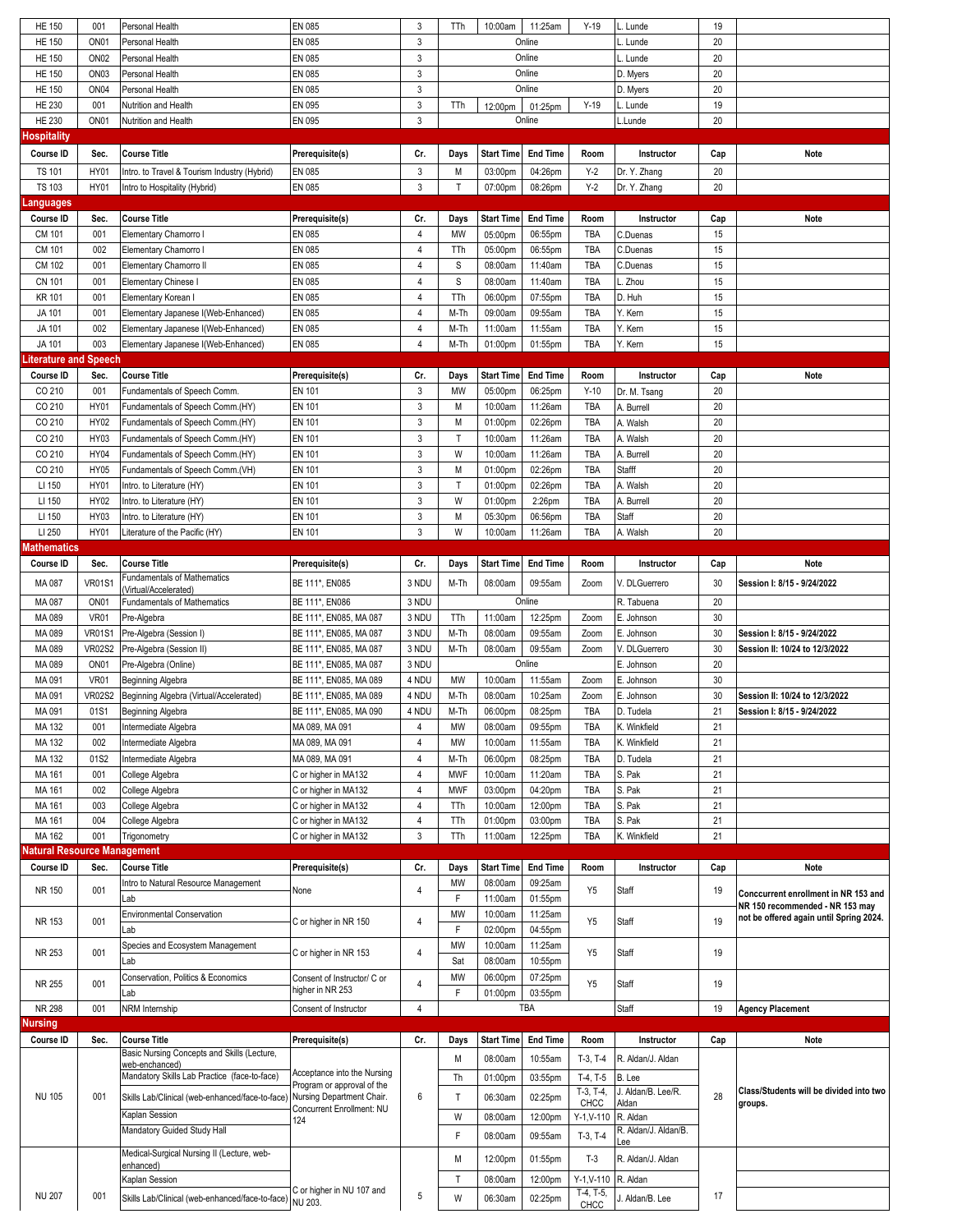|                                |                         | Mandatory Skills Lab Practice (face-to-face)                                  |                                                           |                              | Th           | 08:00am            | 11:55am            | $T-4, T-5$     | B. Lee               |          |                                                             |
|--------------------------------|-------------------------|-------------------------------------------------------------------------------|-----------------------------------------------------------|------------------------------|--------------|--------------------|--------------------|----------------|----------------------|----------|-------------------------------------------------------------|
|                                |                         | Mandatory Guided Study Hall                                                   |                                                           |                              | F            | 10:00am            | 11:55am            | $T-3$          | R. Aldan/J. Aldan/B. |          |                                                             |
| <b>NU 124</b>                  | HY01                    | Pharmacology for Nurses and Clinical Math                                     | Acceptance into the Nursing                               | $\overline{4}$               | F            | 11:00am            | 02:55pm            | $T-5$          | ee.<br>Staff         | 14       |                                                             |
|                                |                         | (Hybrid) (Lecture, web-enhanced)<br>Pharmacology for Nurses and Clinical Math | Program or approval of the<br>Acceptance into the Nursing |                              |              |                    |                    |                |                      |          |                                                             |
| <b>NU 124</b>                  | HY02                    | (Hybrid) (Lecture, web-enhanced)                                              | Program or approval of the                                | $\overline{4}$               | Sat          | 07:00am            | 10:55am            | $T-3, T-4$     | Staff                | 14       |                                                             |
| <b>Physical Education</b>      |                         |                                                                               |                                                           |                              |              |                    |                    |                |                      |          |                                                             |
| Course ID                      | Sec.                    | <b>Course Title</b>                                                           | Prerequisite(s)                                           | Cr.                          | Days         | <b>Start Time</b>  | <b>End Time</b>    | Room           | Instructor           | Cap      |                                                             |
| PE 115                         | 001                     | Tai Chi                                                                       | EN 071                                                    | $\mathbf{1}$                 | <b>MWF</b>   | 07:00am            | 07:55am            | TBA            | B. Wicksman          | 19       | 08/15-10/22/2022                                            |
| PE 127<br>PE 140               | 001<br>001              | <b>Beach Volleyball</b><br><b>Physical Fitness</b>                            | EN 071<br>EN 071                                          | $\mathbf{1}$<br>$\mathbf{1}$ | <b>MWF</b>   | 08:30am<br>08:30am | 09:25am<br>09:25am | TBA<br>TBA     | D. Myers             | 16<br>19 | 08/15-10/22/2022<br>08/15-10/22/2022                        |
| PE 149                         | 001                     | Walk, Jog, Run                                                                | EN 071                                                    | $\mathbf{1}$                 | TTh<br>MW    | 05:00pm            | 05:55pm            | TBA            | D. Myers<br>L. Lunde | 19       | 08/15-10/22/2022                                            |
| PE 280                         | <b>HY01</b>             | Kinesiology (Hybrid)                                                          | EN 095                                                    | 3                            | W            | 10:00am            | 11:26am            | TBA            | D. Myers             | 19       |                                                             |
| Pre-Engineering                |                         |                                                                               |                                                           |                              |              |                    |                    |                |                      |          |                                                             |
|                                |                         |                                                                               |                                                           |                              | W            | 4:00pm             | 4:50pm             |                |                      |          |                                                             |
| EG 100                         | 001                     | Introduction to Pre-Engineering                                               | C or higher in NR 153                                     | 3                            | Sat          | 9:00am             | 11:00am            | TBA            | E.Borja              | 25       |                                                             |
| Sciences                       |                         |                                                                               |                                                           |                              |              |                    |                    |                |                      |          |                                                             |
| Course ID                      | Sec.                    | <b>Course Title</b>                                                           | Prerequisite(s)                                           | Cr.                          | Days         | <b>Start Time</b>  | <b>End Time</b>    | Room           | Instructor           | Cap      |                                                             |
| <b>BI 101</b>                  | HY01                    | Principles of Biology (Hybrid)                                                | EN 095, MA 089                                            | $\overline{4}$               | M            | 08:30am            | 09:55am            | K1, K2         | Dr. W.Gaul           | 25       |                                                             |
|                                |                         | Lab                                                                           |                                                           |                              | W            | 09:00am            | 11:25am            |                |                      |          |                                                             |
| BI 101                         | HY02                    | Principles of Biology (Hybrid)                                                | EN 095, MA 089                                            | 4                            | M            | 10:00am            | 11:25am            | K1, K2         | Dr. W.Gaul           | 25       |                                                             |
|                                |                         | Lab                                                                           |                                                           |                              | W            | 01:00pm            | 03:25pm            |                |                      |          |                                                             |
| BI 101                         | HY03                    | Principles of Biology (Hybrid)                                                | EN 095. MA 089                                            | 4                            | $\mathsf{T}$ | 08:30am            | 09:55am            | $J-16$         | Dr. W.Gaul           | 15       |                                                             |
|                                |                         | Lab                                                                           |                                                           |                              | Th           | 09:00am            | 11:25am            |                |                      |          |                                                             |
| <b>BI 101</b>                  | HY04                    | Principles of Biology (Hybrid)                                                | EN 095, MA 089                                            | 4                            | T            | 10:00am            | 11:25am            | K1, K2         | Dr. W.Gaul           | 25       |                                                             |
|                                |                         | Lab<br><b>Plant Science</b>                                                   |                                                           |                              | Th<br>MW     | 01:00pm<br>05:30pm | 03:25pm<br>06:55pm |                |                      |          |                                                             |
| BI 141                         | 001                     | Lab                                                                           | EN 095, MA 089                                            | 4                            | S            | 08:00am            | 10:25am            | K1, K2         | Z. Williams          | 25       |                                                             |
|                                |                         | Basic Microbiology (Hybrid)                                                   |                                                           |                              | TTh          | 08:30am            | 09:55am            |                |                      |          |                                                             |
| <b>BI 225</b>                  | HY01                    | Lab                                                                           | C or higher in BI 101                                     | 4                            | $\mathsf{T}$ | 01:00pm            | 03:25pm            | K1,K2          | F. Cabanes           | 25       |                                                             |
|                                |                         | Human Anatomy & Physiology I (Hybrid)                                         |                                                           |                              | MW           | 08:30am            | 09:55am            |                |                      |          |                                                             |
| BI 251                         | <b>HY01</b>             | Lab                                                                           | BI 101, CH 124                                            | 4                            | M            | 01:00pm            | 03:25pm            | $J-16$         | F. Cabanes           | 19       |                                                             |
|                                |                         | Human Anatomy & Physiology I (Hybrid)                                         |                                                           |                              | MW           | 10:30am            | 11:55am            |                |                      |          |                                                             |
| BI 251                         | HY02                    | Lab                                                                           | BI 101, CH 124                                            | 4                            | W            | 01:00pm            | 03:25pm            | $J-16$         | F. Cabanes           | 19       |                                                             |
| <b>BI 252</b>                  | HY01                    | Human Anatomy & Physiology II (Hybrid)                                        | BI 251                                                    | 4                            | TTh          | 10:30am            | 11:55am            | $J-16$         | F. Cabanes           | 19       |                                                             |
|                                |                         | Lab                                                                           |                                                           |                              | Th           | 01:00pm            | 03:25pm            |                |                      |          |                                                             |
| CH 124                         | 001                     | General Chemistry (Web-enhanced)                                              | EN 095, MA 091                                            | 4                            | TTh          | 08:30am            | 09:55am            | $Y-9$          | L. Liban             | 19       |                                                             |
|                                |                         | Lab                                                                           |                                                           |                              | T            | 10:00am            | 12:25pm            |                |                      |          |                                                             |
| CH 124                         | 002                     | General Chemistry (Web-enhanced)                                              | EN 095, MA 091                                            | $\overline{4}$               | TTh          | 05:30pm            | 06:55pm            | $Y-9$          | Liban                | 19       |                                                             |
|                                |                         | Lab                                                                           |                                                           |                              | $\mathsf T$  | 03:00pm            | 05:25pm            |                |                      |          |                                                             |
| <b>NS 101</b>                  | 001                     | Intro. To Physical Science                                                    | EN 095, MA 091                                            | 4                            | MW           | 01:30pm            | 02:55pm            | $Y-9$          | L. Liban             | 19       |                                                             |
|                                |                         | Lab<br>Intro. To Physical Science                                             |                                                           |                              | Th<br>MW     | 10:00am<br>03:00pm | 12:25pm<br>04:25pm |                |                      |          |                                                             |
| <b>NS 101</b>                  | 002                     | Lab                                                                           | EN 095, MA 091                                            | 4                            | Th           | 12:30pm            | 02:55pm            | $Y-9$          | L. Liban             | 19       |                                                             |
| <b>NS 120</b>                  | 001                     | Research Comprehension in STEM                                                | BE 111, EN 95, MA 87                                      | 3                            | $\mathsf F$  | 12:00pm            | 03:00pm            | TBA            | Staff                | 19       |                                                             |
| <b>Social Sciences</b>         |                         |                                                                               |                                                           |                              |              |                    |                    |                |                      |          |                                                             |
| Course ID                      | Sec.                    | <b>Course Title</b>                                                           | Prerequisite(s)                                           | Cr.                          | Days         | <b>Start Time</b>  | <b>End Time</b>    | Room           | Instructor           | Cap      |                                                             |
| <b>BE 111</b>                  | 001                     | <b>College Success</b>                                                        |                                                           | 3                            | TTh          | 08:00am            | 09:25am            | TBA            | Dr. K.Bunts-Anderson | 20       |                                                             |
| <b>BE 111</b>                  | 002                     | <b>College Success</b>                                                        |                                                           | $\mathsf 3$<br>$\mathsf 3$   | TTh          | 12:00pm            | 01:25pm            | TBA<br>$Y - 7$ | Dr. K.Bunts-Anderson | 20       |                                                             |
| <b>BE 111</b><br><b>BE 111</b> | 003<br>004              | <b>College Success</b><br><b>College Success</b>                              |                                                           | $\mathbf{3}$                 | Sat<br>Sat   | 12:00pm<br>09:00am | 02:55pm<br>11:55am | $Y - 7$        | Rafael<br>R. Muna    | 20<br>20 |                                                             |
| <b>BE 111</b>                  | 005                     | College Success                                                               |                                                           | 3                            | Sat          | 01:00pm            | 03:55pm            | $Y-7$          | R. Muna              | 20       |                                                             |
| <b>BE 111</b>                  | 006                     | <b>College Success</b>                                                        |                                                           | $\mathsf 3$                  | MW           | 04:00pm            | 05:25pm            | $Y-8$          | Staff                | 20       |                                                             |
| <b>BE 111</b>                  | 007                     | College Success                                                               |                                                           | $\mathsf 3$                  | TTh          | 05:00pm            | 06:25pm            | $Y-8$          | R. Muna              | 20       |                                                             |
| <b>BE 111</b>                  | 008                     | College Success                                                               |                                                           | $\mathbf{3}$                 | Sat          | 09:00am            | 11:55am            | $Y-8$          | <b>Staff</b>         | 20       |                                                             |
| <b>BE 111</b>                  | 009                     | College Success                                                               |                                                           | $\ensuremath{\mathsf{3}}$    | MW           | 10:00am            | 11:30am            | <b>TBA</b>     | Dr. K.Bunts-Anderson | 30       |                                                             |
| <b>BE 111</b>                  | 010                     | College Success                                                               |                                                           | 3                            | MW           | 01:00pm            | 02:25pm            | TBA            | Dr. K.Bunts-Anderson | 30       |                                                             |
| <b>BE 111</b>                  | 011                     | College Success                                                               |                                                           | $\mathbf{3}$                 | TTh          | 03:00pm            | 04:25pm            | TBA            | Dr. K.Bunts-Anderson | 30       |                                                             |
| <b>BE 111</b>                  | <b>ON01S1</b>           | College Success (Online/Accelerated)                                          |                                                           | 3                            |              |                    | Online             |                | M. Aguon             | 30       | Session I: 08/15-10/08/2022                                 |
|                                |                         |                                                                               |                                                           |                              |              |                    |                    |                |                      |          | (Tinian/Rota students only)                                 |
| <b>BE 111</b>                  | <b>ON02S2</b>           | College Success (Online)(Accelerated)                                         |                                                           | 3                            |              |                    | Online             |                | M. Aguon             | 30       | Session II: 10/24-12/03/2022<br>(Tinian/Rota students only) |
| <b>BE120</b>                   | <b>ON01</b>             | <b>Critical Thinking (Online)</b>                                             | <b>EN095</b>                                              | $\mathbf{3}$                 |              |                    | Online             |                | J. Kline             | 20       | Course Created 05/17/2022                                   |
|                                |                         |                                                                               |                                                           |                              |              |                    |                    |                |                      |          |                                                             |
| GE 201<br>GE 201               | 001<br>002              | World Regional Geography                                                      |                                                           | $\mathsf 3$<br>$\mathsf 3$   | Fri          | 09:00am            | 11:55am            | TBA<br>$Y-8$   | B. Wicksman          | 20<br>20 |                                                             |
| HI 101                         | ON <sub>01</sub>        | World Regional Geography<br>American Nation I (Online)                        |                                                           | $\mathbf{3}$                 | MW           | 10:00am            | 11:25am<br>Online  |                | B. Wicksman<br>Staff | 30       |                                                             |
| HI 121                         | ON <sub>01</sub>        | World Civilization I (Online)                                                 |                                                           | $\mathsf 3$                  |              |                    | Online             |                | E. Foels             | 30       |                                                             |
| HI 240                         | <b>HY01</b>             | Sports and Society (Hybrid)                                                   |                                                           | 3                            | М            | 01:00pm            | 02:26pm            | TBA            | E. Foels             | 20       |                                                             |
| HI 255                         | 001                     | History of the NMI                                                            |                                                           | $\ensuremath{\mathsf{3}}$    | TTh          | 01:00pm            | 02:25pm            | $Y-7$          | B. Wicksman          | 20       |                                                             |
| HI 255                         | 002                     | History of the NMI                                                            |                                                           | $\mathsf 3$                  | TTh          | 10:00am            | 11:25am            | $Y - 7$        | B. Wicksman          | 20       |                                                             |
| HI 260                         | 001                     | History of Micronesia                                                         |                                                           | $\ensuremath{\mathsf{3}}$    | Fri          | 02:30pm            | 05:30pm            | $Y-8$          | B. Wicksman          | 20       |                                                             |
| PS 110                         | 001                     | Principles of Democratic Institutions                                         | CO 210*                                                   | $\mathbf{3}$                 | TTh          | 10:00am            | 11:25am            | TBA            | Staff                | 30       |                                                             |
| PS 110                         |                         | Principles of Democratic Institutions (Hybrid))                               | CO 210*                                                   | 3                            | М            | 10:00am            | 11:26am            | TBA            | Staff                | 30       |                                                             |
|                                | <b>HY01</b>             |                                                                               |                                                           |                              |              |                    |                    |                |                      |          |                                                             |
| PS 110                         | <b>VR01</b>             | Principles of Democratic Institutions (Virtual)                               | CO 210*                                                   | $\ensuremath{\mathsf{3}}$    | TTh          | 05:00pm            | 06:25pm            | Zoom           | J. Diaz              | 30       |                                                             |
| PS 110<br>PY 101               | ON <sub>01</sub><br>001 | Principles of Democratic Institutions (Online)<br>General Psychology          | CO 210*                                                   | $\mathbf{3}$<br>$\mathbf{3}$ | MW           | 10:00am            | Online<br>11:25am  | $Y-6$          | G. Yagi<br>J.Kline   | 25<br>20 |                                                             |